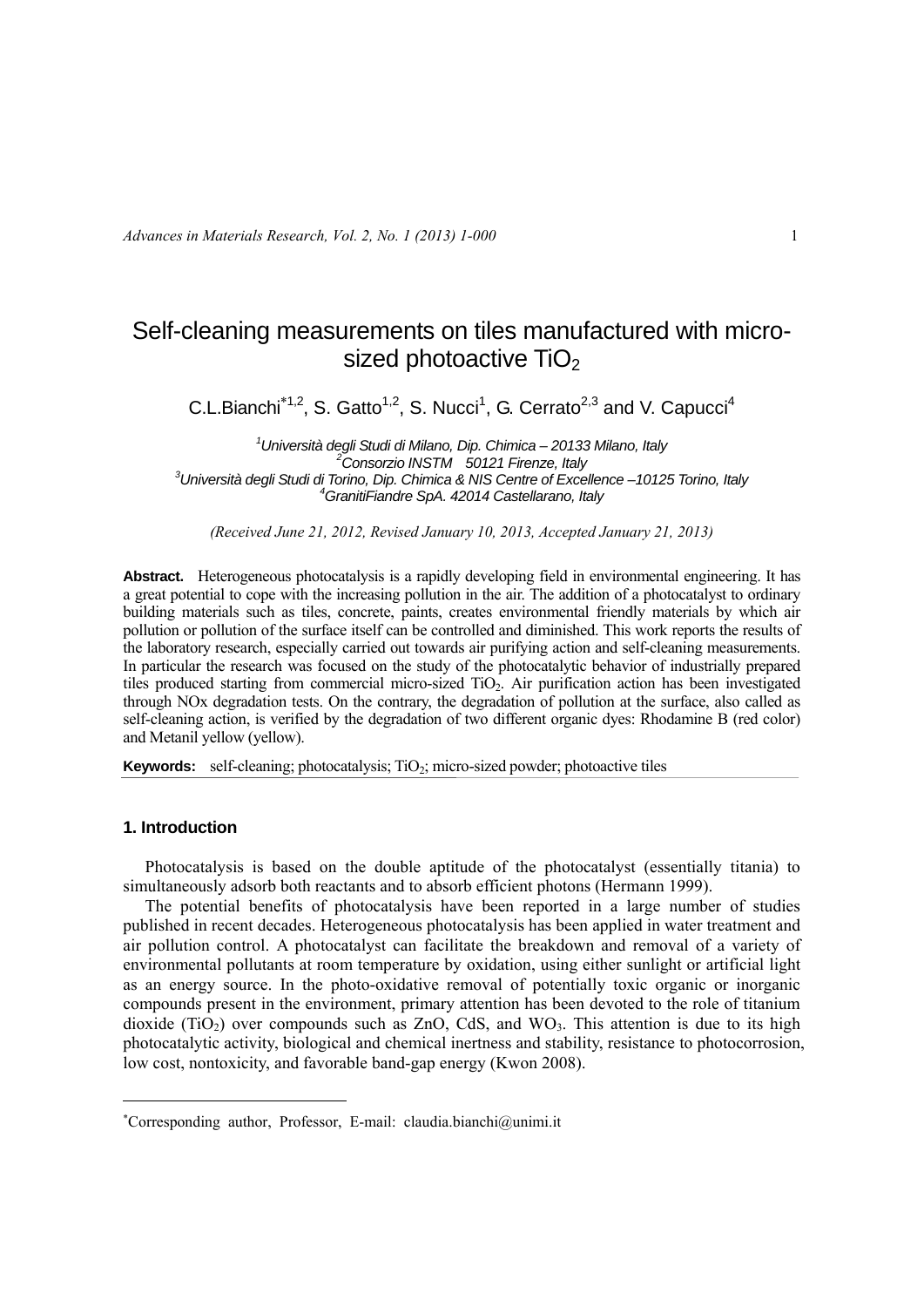Indeed, experimental studies have demonstrated that  $TiO<sub>2</sub>$  is the most suitable photocatalyst of all these compounds for widespread environmental treatment and other applications. These applications include the destruction of microorganisms such as bacteria and viruses, odor control, the conversion of NOx, the removal of mercury, the conversion of  $SO<sub>2</sub>$ , and the decomposition of oil spills. Furthermore, a  $TiO<sub>2</sub>$  photocatalyst that exhibits high activity for the oxidation of volatile organic compounds (VOCs) under ultraviolet (UV) radiation offers economically and technically practical means to clean air and water (Mehrabi 2008).

It is well known that VOCs can contribute to the formation of secondary organic aerosols (SOA) particulate matter (PM). As this fraction represents one of the main PM constituents, the ability to break down its precursor would certainly lead to a reduction of PM. Furthermore there is a direct effect as the organic substances present in PM could be oxidized by  $TiO<sub>2</sub>$  and transformed into inert compounds. Moreover, both  $SO<sub>2</sub>$  and NOx are gaseous precursors leading to the formation of secondary PM (ammonium sulfate and ammonium nitrate). As a consequence, their degradation could also contribute to PM reduction. In particular, PM degradation could be particularly evident for indoor environment because of the greater permanence of the pollutants due to the limited air exchanges.

The photocatalytic activity of titania is strongly affected by physicochemical features of the particles, with respect to both structural and morphological characteristics. From a structural point of view,  $TiO<sub>2</sub>$  can crystallize in three different polymorphic forms: anatase (tetragonal), rutile (tetragonal) and brookite (orthorhombic). The anatase polymorph is generally reported to show the highest photoactivity compared to either brookite or rutile polymorphs because of the low recombination rate of its photogenerated electrons and holes.

However, there appears to be no general agreement on the effect of the particle size on the photocatalytic activity of  $TiO<sub>2</sub>$ . Several authors report a peak efficiency, for the given reaction, in correspondence of an optimal particle size. A few examples are mentioned in the following. In the photocatalytic degradation of trichloroethylene in the gas phase with particles (in the 2.3-27 nm range), Maira et al. (Maira 2000) found an optimum particle size of 7 nm. Also, in the oxidation of trichloromethane, Zhang et al. (Zhang 1998) reported the best efficiency for an anatase size of 11 nm. On the contrary, Almquist and Biswas (Almquist 2002), in the photodegradation of phenol, instead report a much larger optimal particle size in the 25-40 nm range. Furthermore, other authors report a continuous increase in the photocatalytic activity with lowering of the particle size. For example, Anpo et al. (Anpo 1987) in the hydrogenation of CH<sub>3</sub>COH report an increase in conversion when the particle size of anatase  $TiO<sub>2</sub>$  decreased from 11 to 3.8 nm. The recent results by Lin et al. (Lin 2006) are relevant to this debate: the band gap of anatase  $TiO<sub>2</sub>$  was observed to decrease monotonically from 3.239 to 3.173 eV when the particle size decreased from 29 to 17 nm and then to increase from 3.173 to 3.289 eV as the particle size decreased from 17 to 3.8 nm, in agreement with the red and blue shifts of the band gap reported by other researchers.

TiO2 nanoparticles are manufactured worldwide in large quantities to be employed in a wide range of applications, including pigment and cosmetic manufacturing. Although this material is claimed to be chemically inert,  $TiO<sub>2</sub>$  nanoparticles can cause negative health effects, such as respiratory tract cancer in rats. Schiestl et al. (Schiestl 2009) investigates  $TiO<sub>2</sub>$  nanoparticles– induced genotoxicity, oxidative DNA damage, and inflammation in a mice model.

Even though no specific regulations on nanoparticles exist, but for those covering the same materials in bulk form, responsible companies self-imposed regulations aimed at a correct "handle with care" of the (nano) powders. The main problems are not only connected with the dimensions of the particles: a direct correlation is likely to exist between properties and both shape and surface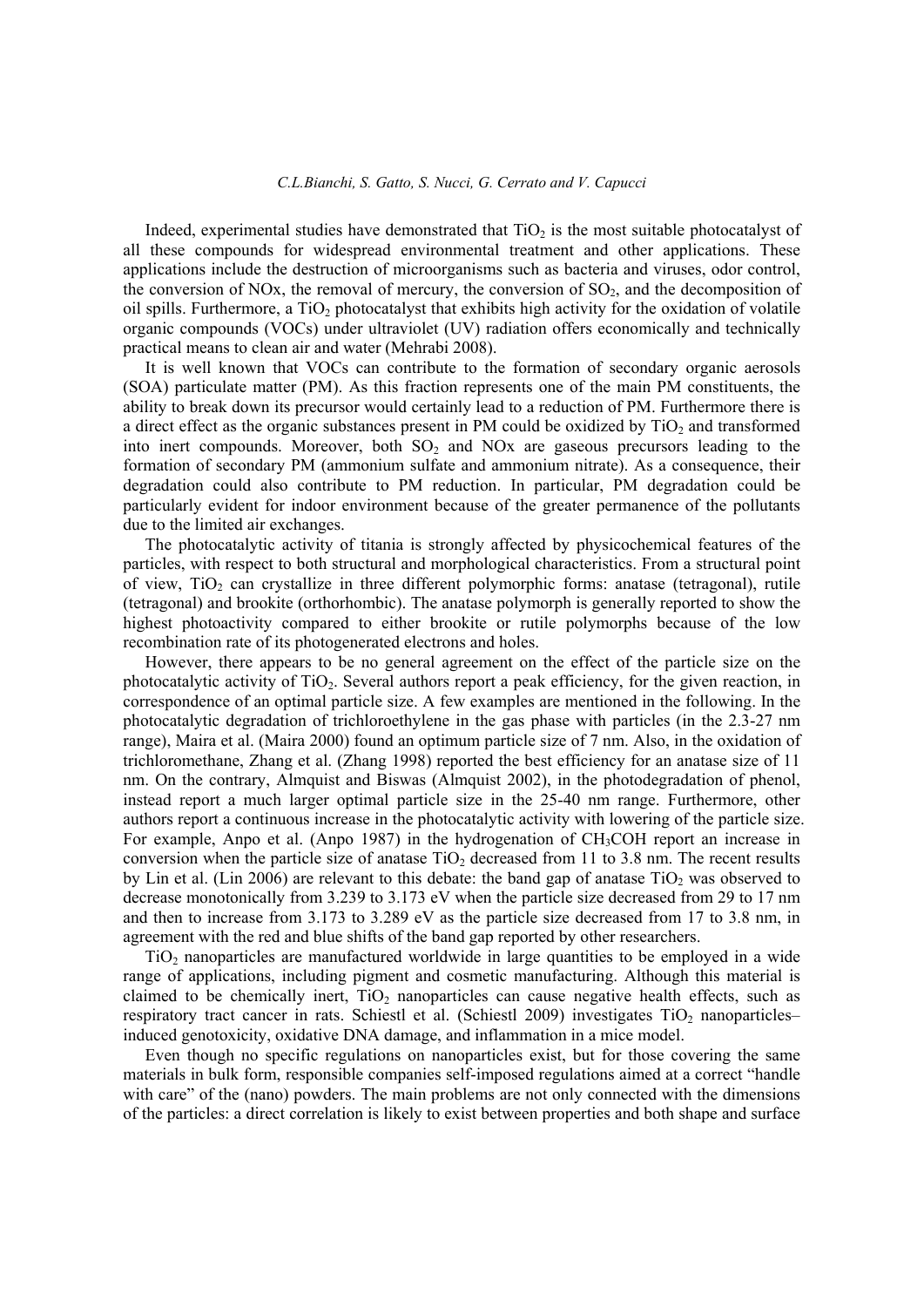characteristics of the particles.

Both nano-sized and non-nano-sized  $TiO<sub>2</sub>$  exhibit almost the same photochemical performances, but the (pollution) degradation capability of nano-TiO<sub>2</sub> is much greater because of both large specific surface area and high density of surface coordination.

Therefore, the possibility to prepare and use micro-sized  $TiO<sub>2</sub>$  opens a new generation of material intrinsically safer than the traditional photocatalytic products for both workers in the factories and public safety.

In the present paper, the industrial preparation of a new generation of photocatalytic tiles is reported. The porcelain gres slabs are prepared with a commercially available photoactive  $TiO<sub>2</sub>$ with crystallites larger than the classical nanoparticles usually used in photocatalysis. The final heat treatment at  $680^{\circ}$ C assures a perfect and stable fixation of the TiO<sub>2</sub> particles.

The photocatalytic properties of this material have been verified through depollution and selfcleaning tests. In details, the pollution degradation of both NOx in the gas phase and two different organic dyes directly put at tiles surfaces (Rhodamine B and Metanil yellow) have been investigated.

#### **2. Experimental**

#### 2.1 Commercial TiO<sub>2</sub> selection

Two commercially available powdered photoactive  $TiO<sub>2</sub>$  were used as standard materials: (1) AEROXIDE® TiO<sub>2</sub> P25 by Evonik Degussa Corporation is the well-known nano-sized TiO<sub>2</sub> characterized by a phase composition of 75:25 anatase: rutile ratio and a surface area of 50  $m^2/g$ and (2) 1077 by Kronos was chosen as micro-sized  $TiO<sub>2</sub>$ , even if it is not sold as photocatalytic material. This sample consists of pure anatase, specific surface area of  $\approx 12 \text{ m}^2/\text{g}$  and the absolute lack of ultrafine particles as officially declared by the Company (Kronos 2012) and also checked by us through (HR)TEM measurements (vide infra).

#### *2.2 Tiles preparation*

Commercial white tiles produced by GranitiFiandre SpA were covered at the surface with a mixture of micro-sized TiO<sub>2</sub> (Kronos 1077) and a commercial  $SiO<sub>2</sub>$ -based compound. In order to ensure the requested product stability, at the end of the preparation procedure tiles were treated at high temperature (min *T*=680°C) for a convenient time and then brushed to remove the powder present at the surface and that could alter, either artificially increasing or decreasing, the photocatalytic performance (sample name: White Ground Active (WGA)).

## *2.3 Samples characterization*

Pure powder samples (nano-sized and micro-sized  $TiO<sub>2</sub>$  and  $SiO<sub>2</sub>$ -based compound) and both photoactive and non-photoactive tiles were fully characterized and the results are reported elsewhere (Bianchi 2012).

In the present paper results from (HR)TEM measurements will be reported to confirm the different sizes of Kronos 1077 in comparison to the standard P25 used as reference. (HR)TEM images were obtained by means of a JEOL 3010-UHR instrument (300 kV acceleration potential;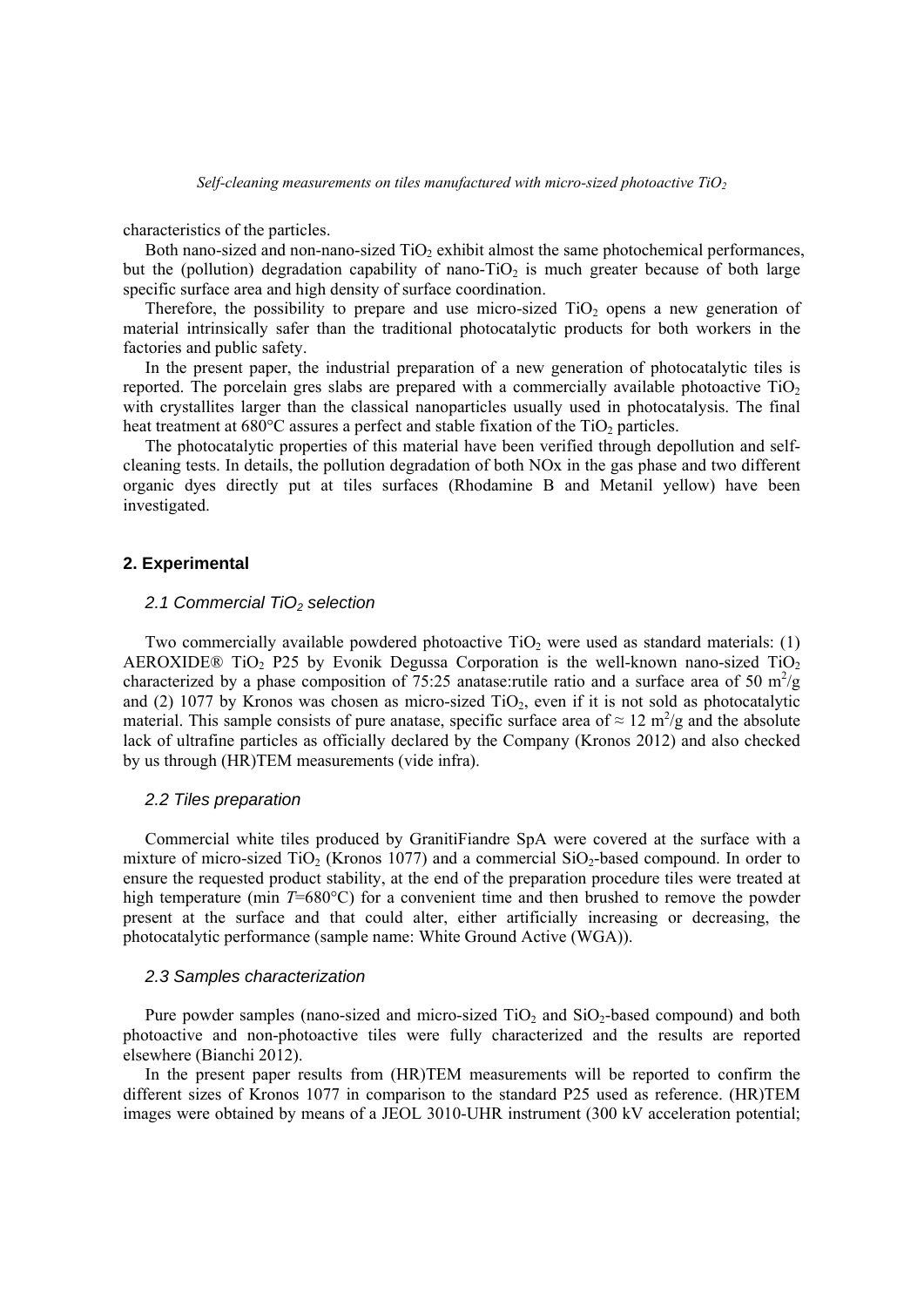$LaB<sub>6</sub>$  filament) equipped with an Oxford INCA X-ray energy dispersive spectrometer (XEDS) with a Pentafet Si(Li) detector. Samples were "dry" dispersed on lacey carbon Cu grids.

### *2.4 Photocatalytic tests*

NOx degradation was performed in a plant working in static conditions for 6h, using a 10 W/m<sup>2</sup> iron halogenide lamp (Jelosil, model HG 500) emitting in the 315-400 nm wavelength range, photon flux 2.4  $\times$  10-5 E dm<sup>-3</sup>s<sup>-1</sup>, checked by actinometry. The degradation was performed at 100, 400 and 1000 ppb, room temperature, RH: 40% (Ardizzone 2007).

Self-cleaning action was followed in two different ways: (1) through the simple irradiation of the tile with the same UV lamp described above for 8 h and the measurement of the water contact angle (KRUSS GmbH) before and after the irradiation and (2) through the discoloration of dyes directly put at the tiles surfaces, and exposed to the sunlight (Milan – Italy, May 2012). The sunlight power was continuously checked from 9 am to 5 pm every day by a radiometer DeltaOhm HD2102.2, measuring in the range 315 nm to 400 nm from 0.1mW/m² to 2000 W/m² with a cell diameter of 1 cm. A mean power irradiation value of 7.28 W/m<sup>2</sup> was measured.

Dyes degradation was monitored by Vis-spectrometer equipped with an integrated sphere (OceanOptics, USB4000-VIS-NIR-ES). Calibration: 100% reflectance: BaSO4 (*x*=0.3105; *y*=0.3238; *z*=0.3658). 0% reflectance: black carbon (*x*=0,2175; *y*=0,166; *z*=0,6035).

Rhodamine B (10 g/l) and Metanil yellow (1 g/l) were purchased by Sigma Aldrich and were used without further purification. Samples were dirtied putting at the samples surface 1 *μ*l of the single dye dissolve in water.

The color analysis was performed using the CIEXYZ and CIELAB models as explained afterwards.

## **3. Results and discussion**

In 1972 Fujishima and Honda (Fujishima 1972) marked the beginning of a new era in heterogeneous catalysis discovering the water splitting on photocatalytic  $TiO<sub>2</sub>$  electrodes. Since then, many efforts have been made to understand the fundamental processes and to apply them mainly to environmental cleanup. In fact, it is now well-known the potential application of TiO<sub>2</sub>based materials for the depollution of air and water.

As discussed in the Introduction, the open question is if only nano-sized  $TiO<sub>2</sub>$  particles are active towards the photocatalytic process or if larger-sized particles can also be active. For this purpose, the  $TiO<sub>2</sub>$  sample 1077 by Kronos was chosen for this work and the comparison of its morphological features with those of the well-known P25 is reported in Fig. 1.

The larger size exhibited by the particles of the micro-sized 1077 is evident: in Fig. 1, for instance, the left-hand images in which the general morphology of both P25 and 1077 powders are reported. An accurate inspection of the fringes confirmed the presence of a mixture of anatase/rutile for P25, whereas in the case of the 1077 sample the only polymorph detected is anatase. In particular, the distances among the fringes are ascribable to the spacings  $(d = 0.357)$ nm) typical of the (101) anatase crystal planes (see the right-hand image in the bottom section of Fig. 1).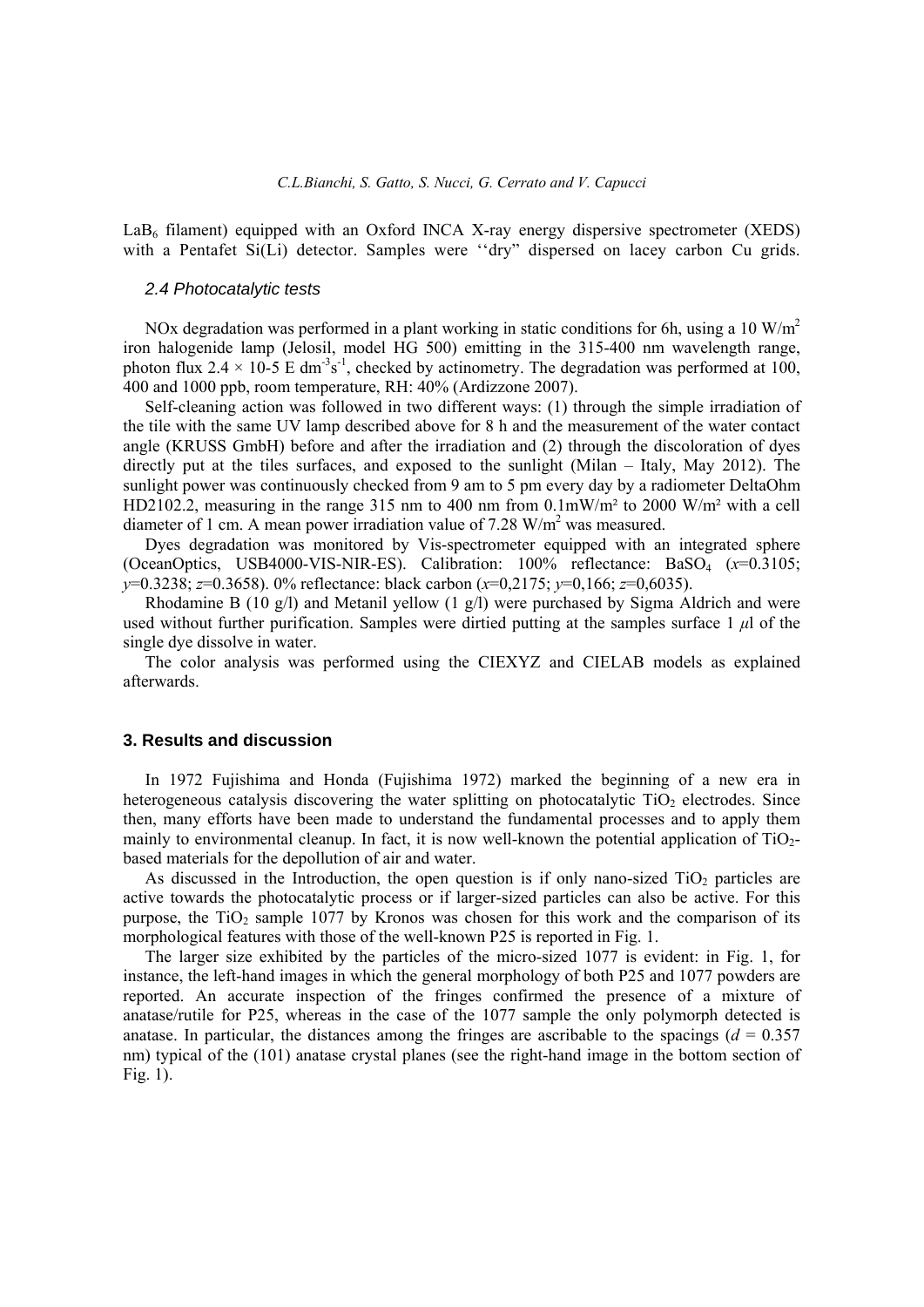*Self-cleaning measurements on tiles manufactured with micro-sized photoactive TiO<sub>2</sub>* 



Fig. 1 TEM images for P25 (top-sections) and 1077 (bottom-sections)



Fig. 2 NOx degradation profiles: tests performed at three different NOx concentration in a batch reactor, 10 W/m2 , RH: 40%

1077 was then used in the industrial production of photocatalytic tiles (see the Experimental section).

One of the most important properties of a photocatalytic material is the possibility to degrade pollutants in the gas phase: in particular, NOx is often chosen as reference pollutant to monitor the level of air pollution (WHO 2005).

Fig. 2 reports the NOx degradation profiles relative to WGA tiles. The NOx concentration is the sum of the NO and  $NO<sub>2</sub>$  concentrations as the general mechanism for NOx degradation by photocatalysis implies the oxidation of the nitric monoxide to nitric or nitrous acid induced by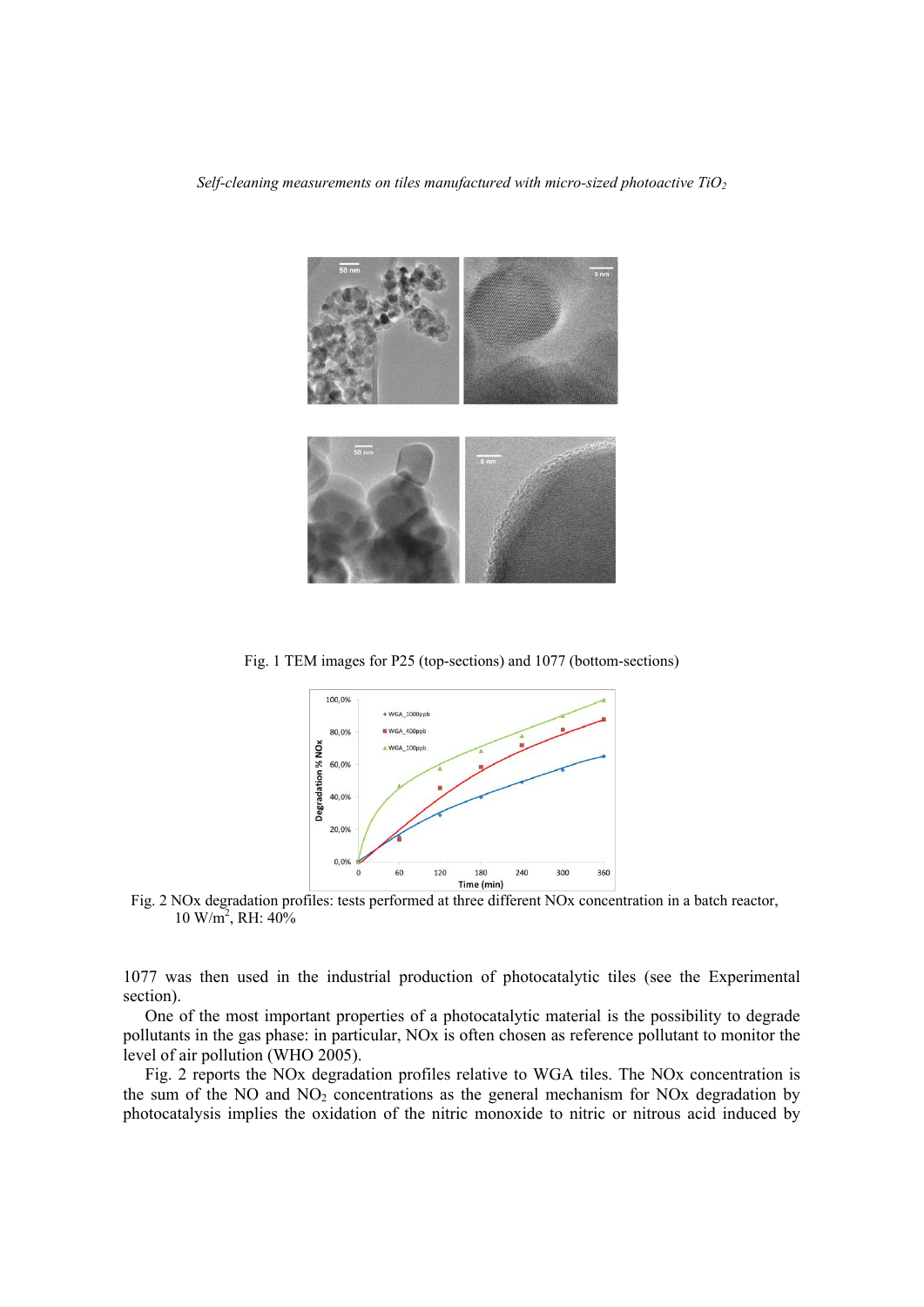oxygen species produced at the  $TiO<sub>2</sub>$  surface (Ardizzone 2007). The reaction path for NOx conversion is generally mediated by OH radicals (Cappelletti 2009)

$$
NO_2 + 'OH \rightarrow HNO_3
$$

$$
NO + \text{^·}OH \rightarrow HNO_2
$$

It is possible to verify the photocatalytic efficiency of the WGA tiles for all the three pollutant concentration. As expected, the lower is the starting pollution amount, the faster is the NOx removal (Bianchi 2013). In all cases, the acid moieties produced by the degradation of NOx remains on the tiles surfaces without any alteration of the tile properties, being them vitrified on top (Bianchi 2013), and simply washed with water to restore the original surface.

The simple depollution properties are often not sufficient to determine the effective potentiality of a photocatalytic material: the achievement of self-cleaning surfaces is then one of the main targets of industrial application of photocatalysis.

To obtain self-cleaning materials with efficient surfaces there are two principal ways: the development of either super-hydrophobic or super-hydrophilic materials. By transferring the microstructure of selected plant surfaces to practical materials like tiles and facade paints, superhydrophobic surfaces were obtained (Lotus effect) (Ardizzone 2010, Ardizzone 2011). On the contrary, superhydrophilic materials were developed mainly by coating glass, with the semiconducting photocatalyst  $TiO<sub>2</sub>$ . In fact, when a  $TiO<sub>2</sub>$  film is illuminated with UV light, the contact angle for water decreases, in certain cases even to near 0° (Wang 1997, Fujishima 2000, Fujishima 2006). This photo-induced superhydrophilicity is useful for environmental applications as self-cleaning materials (Ochiai 2012).

Fig. 3 shows the contact angle measurements of a WGA tile before and after the irradiation under UV light. As expected, the observed angle decreased confirming the self-cleaning properties.

Moreover when  $TiO<sub>2</sub>$  is illuminated by light, grease, dirt and organic contaminants are decomposed and can easily be swept away by water (rain) (ISO/WD 27448-1).

For this purpose, in order to verify once more the WGA photocatalytic properties, these tiles were dirtied with two selected chemical dyes: Rhodamine B, often used as a tracer dye within water, and Metanil yellow, a stuff dye once used also as food color.

Fig. 4 shows the colors disappearance after 5 days of exposure to the sunlight at an UVA mean power of  $7.28 \text{ W/m}^2$ .

The colors disappearance was also monitored by a spectrophotometer equipped with an integrated sphere following the dye degradation and the return to the starting color of the substrate.



Fig. 3 Contact angle measurements for (a) before and (b) after irradiation with the UV lamp for 8 h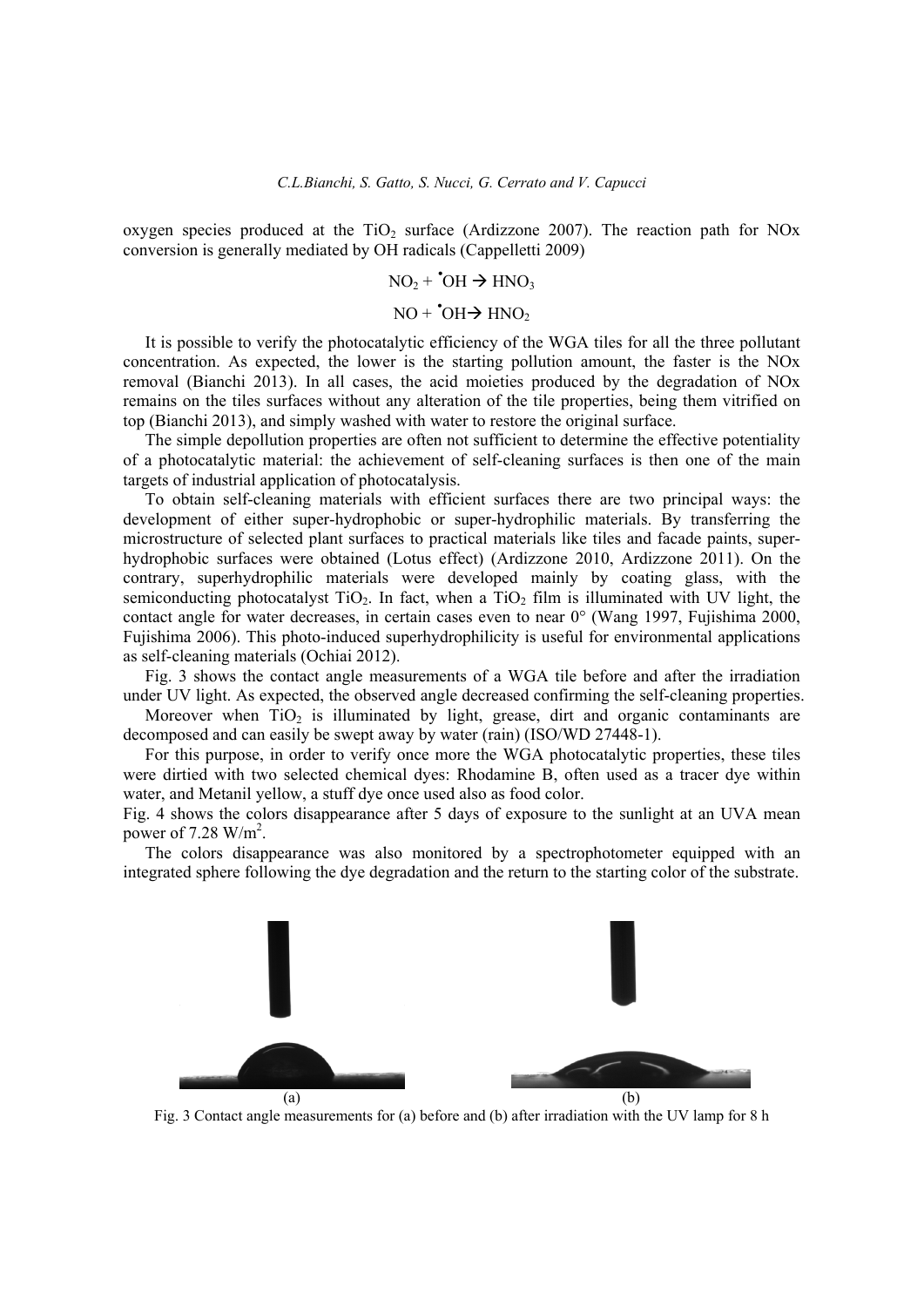*Self-cleaning measurements on tiles manufactured with micro-sized photoactive TiO2*



Fig. 4 WGA tiles dirtied by Rhodamine B and Metanil yellow: (a)  $t = 0$ ; (b)  $t = 10$  days; solar irradiation (May 2012, UVA mean irradiation power:  $7.28 \text{ W/m}^2$ )



Fig. 5 CIE xyY graph. The degradation of Metanil yellow is represented in the blown-up section. Δ P25;  $\Box$  1077; O WGA. The central red square is the Illuminant source D65 (used as reference for absolute white)

Physiological studies over the years have shown that human eye contains three different types of receptors that respond to short-, mid- and long length light waves. These responses correspond to colors blue, green and red. In the study of color perception, one of the first mathematically defined color spaces is the CIE 1931 XYZ color space, created by the International Commission on Illumination (CIE) in 1931(CIE 1932), (Smith 1931).

The CIE XYZ color space was derived from a series of experiments done in the late 1920s (Wright 1928, Guild 1931). These experimental results were combined into the specification of the CIE RGB color space, from which the CIE XYZ color space was obtained.

As the human eye possesses three different types of color sensors that are sensitive to different ranges of wavelengths, a full plot of all visible colors is a three-dimensional figure. The CIE XYZ color space was deliberately designed so that the Y parameter was a measure of the brightness or luminance of a color. The chromaticity of a color was then specified by the two derived parameters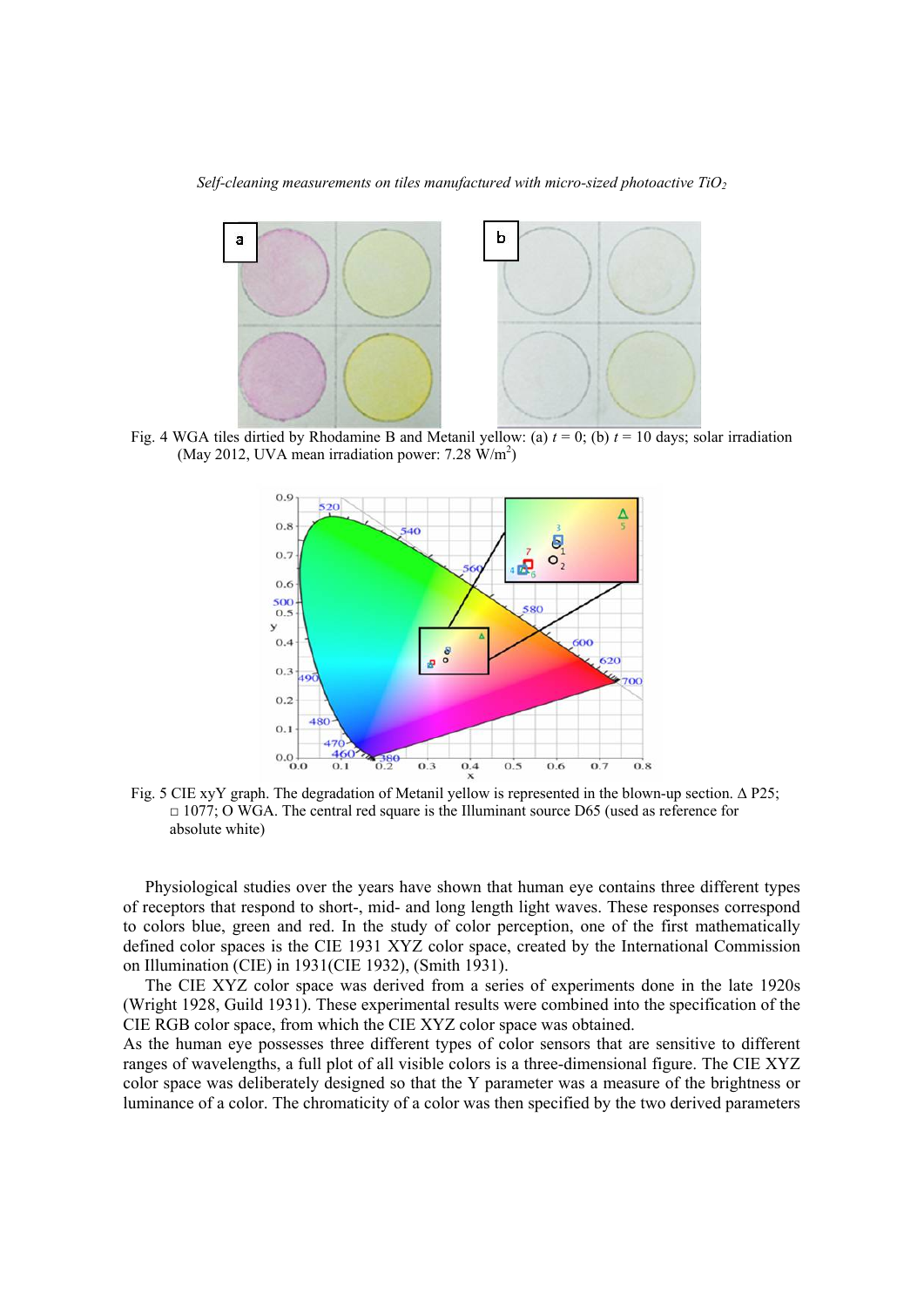*x* and *y*, two of the three normalized values which are functions of all three tristimulus values *X*, *Y* and *Z*

$$
x = \frac{X}{X+Y+Z}
$$

$$
y = \frac{Y}{X+Y+Z}
$$

$$
z = \frac{Z}{X+Y+Z} = 1-x-y
$$

The derived color space specified by *x*, *y* and *z* is known as the CIE xyY color space and is widely used to specify colors in practice.

An example of CIE xyY graph is reported in Fig. 5. The Metanil yellow dye degradation on P25, 1077 and WGA was followed and the relevant results are reported in the blown-up section to Fig. 5.

It can be observed that the starting color (yellow at  $t = 0$ ) is different among the three samples, underlining that the substrate plays an important role to alter the measure of the color. However, in all cases the color degradation is appreciable.

Detailed values are reported in Table 1 at both starting time  $(t=0)$  and at complete disappearance of the color (time depending on both dye and substrate).

Rhodamine B is a less resistant dye than Metanil yellow and, notwithstanding it was put on the photocatalytic materials tenfold more concentrated than the yellow dye, its degradation is faster on all the investigated substrates. In particular on the pure  $TiO<sub>2</sub>$  powders, both nano and micro-sized, its degradation is complete in few minutes.

| Dye            | Photocatalytic material | Time $(h)$       | $\boldsymbol{x}$ | $\mathcal{Y}$ | $\overline{z}$ |
|----------------|-------------------------|------------------|------------------|---------------|----------------|
| Rhodamine B    | <b>WGA</b>              | $\boldsymbol{0}$ | 0,3248           | 0,2968        | 0,3784         |
|                | <b>WGA</b>              | 33               | 0,3218           | 0,3344        | 0,3438         |
|                | 1077                    | $\mathbf{0}$     | 0,3116           | 0,3261        | 0,3703         |
|                | 1077                    | 0.2              | 0,3098           | 0,3208        | 0,3622         |
|                | P <sub>25</sub>         | $\boldsymbol{0}$ | 0,3215           | 0,3491        | 0,3491         |
|                | P <sub>25</sub>         | 0.1              | 0,3127           | 0,3268        | 0,3606         |
| Metanil yellow | <b>WGA</b>              | $\theta$         | 0,3464           | 0,3657        | 0,2879         |
|                | <b>WGA</b>              | 107              | 0,3427           | 0,3374        | 0,3012         |
|                | 1077                    | $\theta$         | 0,3489           | 0,3728        | 0,2782         |
|                | 1077                    | 10               | 0,3061           | 0,3185        | 0,3755         |
|                | P <sub>25</sub>         | $\boldsymbol{0}$ | 0,4268           | 0,4216        | 0,1416         |
|                | P <sub>25</sub>         | 7                | 0,3074           | 0,323         | 0,3696         |

Table 1 XYZ values for Rhodamine B and Metanil yellow at the beginning and at the end of the selfcleaning process under the sunlight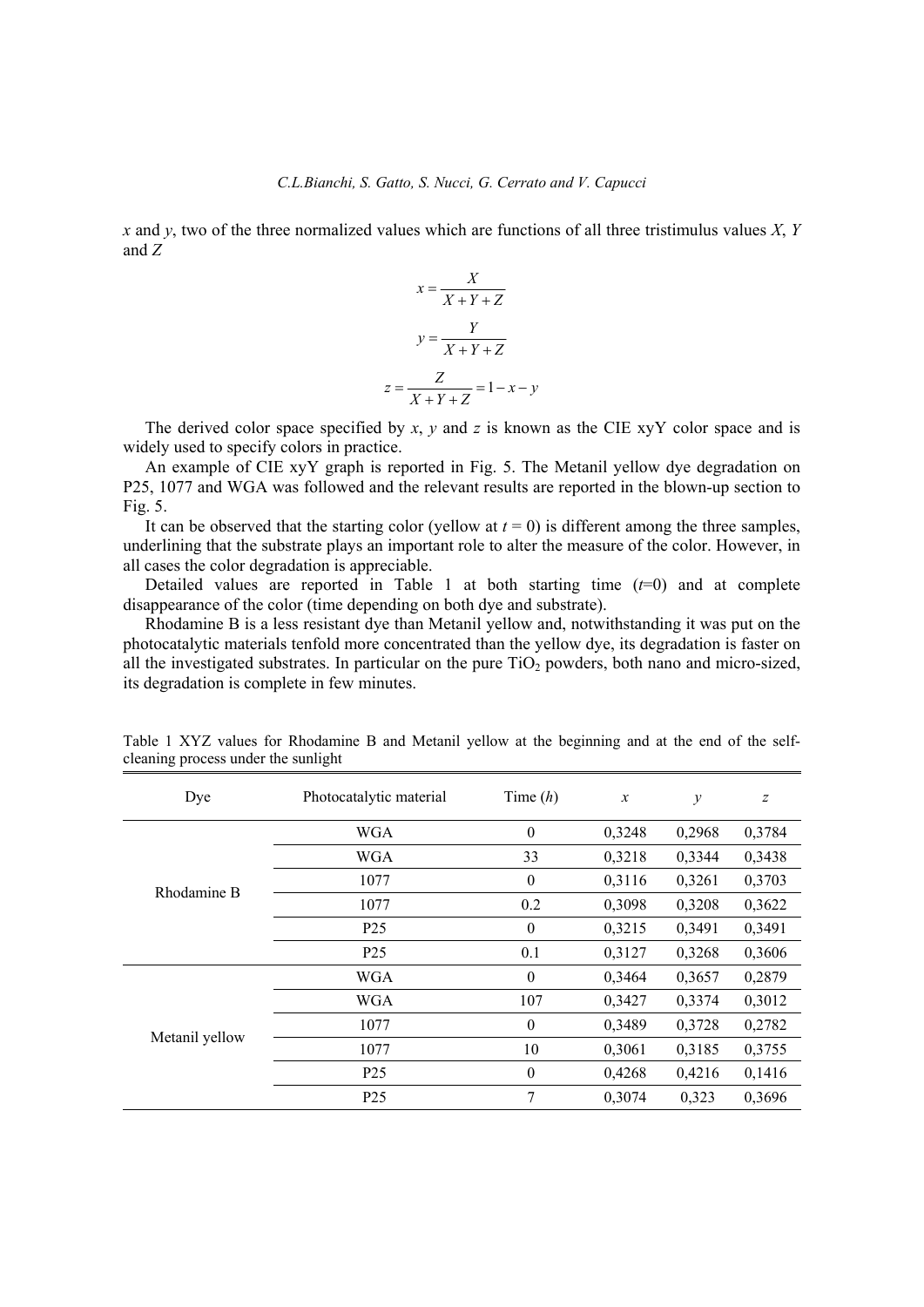

Fig. 6 CIELAB elaboration for self-cleaning on WGA with Rhodamine B under the sunlight (UVA mean power 7.28 W/m<sup>2</sup>). Blue dots: kinetic of Rhodamine B degradation on WGA. Red dot: WGA starting surface color. In the inset table, all the CIELAB parameters

Metanil yellow follows a slower degradation process, even if all the substrates exhibit a net self-cleaning action. In particular, WGA shows an efficient self-cleaning action considering that the tiles were irradiated by the sunlight and the UVA mean value was only 7.28  $W/m<sup>2</sup>$ (corresponding to the sun "power" in May 2012 in the Northern Italy).

Data were also elaborated following the CIELAB model (Colorimetry 2004). CIE *L*\**a*\**b*\* (CIELAB) is the most complete color space specified by the International Commission on Illumination. It describes all the colors visible to the human eye: it was created to act as an independent model to be used as a reference. The three coordinates of CIELAB represent the lightness of the color  $(L^* = 0$  yields black and  $L^* = 100$  indicates diffuse white; specular white may be higher), its position between red/magenta and green (*a*\*, negative values indicate green while positive values indicate magenta) and its position between yellow and blue (*b*\*, negative values indicate blue and positive ones indicate yellow). The CIELAB is, therefore, a color space that has been specifically designed to accurately map color perception. It is commonly used in color manipulation software as it so accurately stores and aids in processing color relationships, like contrast.

Data for WGA dirtied with Rhodamine B are reported in Fig. 6 together with the Δ*E*\* values reported in the inset table. The  $\Delta E^*$  is a single value which takes into account the differences between the *L*\*, *a*\* and *b*\* of the sample and standard

$$
\Delta E_{ab}^* = \sqrt{\left(L_2^* - L_1^*\right)^2 + \left(a_2^* - a_1^*\right)^2 + \left(b_2^* - b_1^*\right)^2}
$$

# **4. Conclusions**

In the present paper, the photocatalytic performance of two commercial  $TiO<sub>2</sub>$ , respectively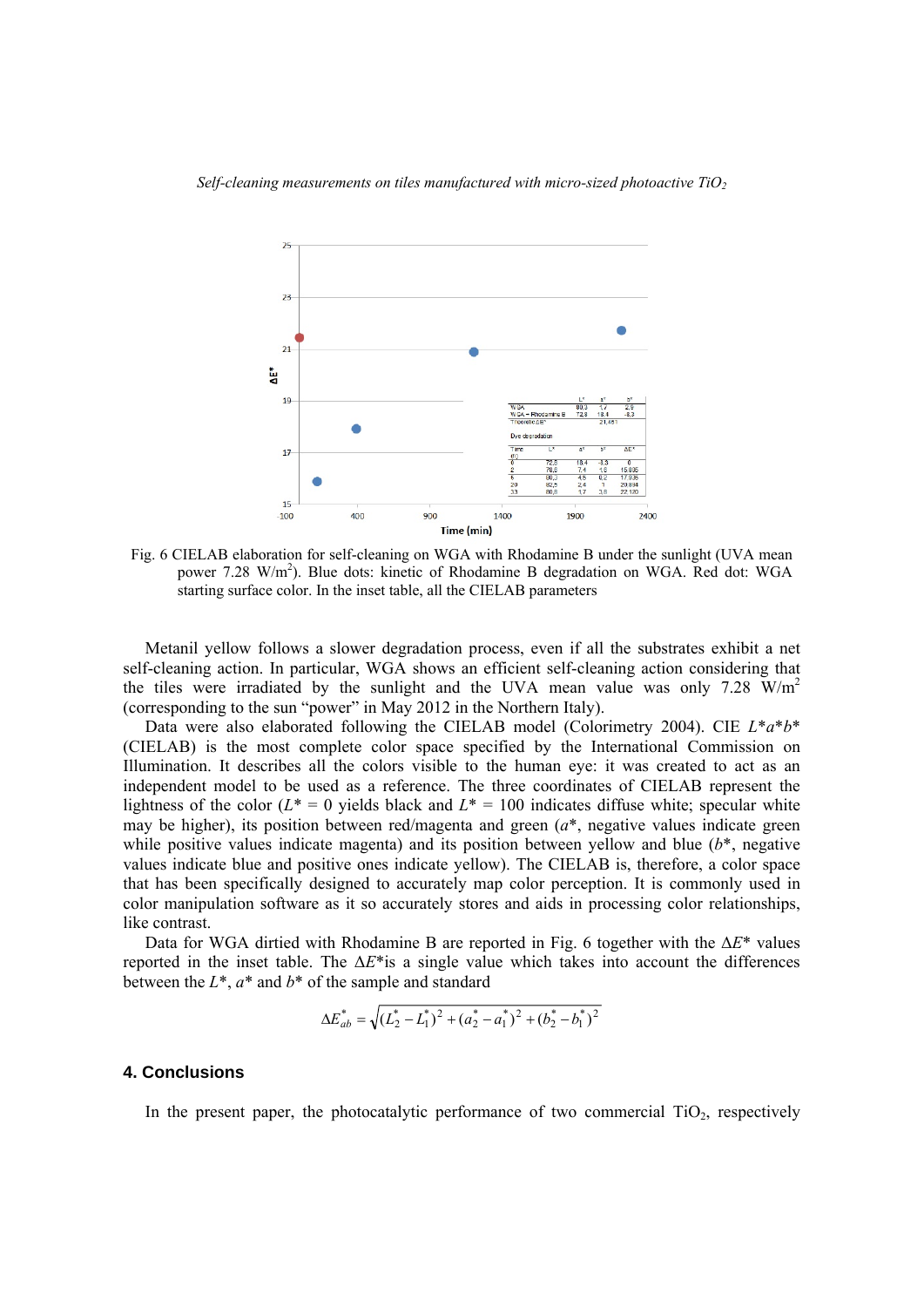nano- and non-nano-sized were checked through depolluting and self-cleaning tests. Both samples exhibit almost the same photochemical performances, even if the pollution degradation capability of nano-TiO<sub>2</sub> is much greater because of both large specific surface area and high density of surface coordination.

This result opens a new generation of material intrinsically safer than the traditional photocatalytic products prepared starting from nano-sized semiconductors. One of this advanced materials, an industrially prepared porcelain gres slab was here tested once more towards both depollution and self-cleaning tests.

The pollution degradation of both NOx in the gas phase and two different organic dyes directly put at tiles surfaces (Rhodamine B and Metanil yellow) exhibits excellent results confirming the photocatalytic activity of this material.

# **References**

- Almquist, C.B. and Biswas, P. (2002), "Role of synthesis method and particle size of nanostructured TiO2 on its photoactivity", *J. Catal*., **212**, 145-156.
- Anpo, M., Shima, T., Kodama, S. and Kubokawa, Y. (1987), "Photocatalytic hydrogenation of propyne with water on small-particle titania: size quantization effects and reaction intermediates", *J. Phys. Chem*., **91**, 4305-4310.
- Ardizzone, S., Bianchi, C.L., Cappelletti, G., Gialanella, S., Pirola, C. and Ragaini, V. (2007), "Tailored anatase/brookite nanocristalline  $TiO<sub>2</sub>$ . The optimal particle features for liquid-and-gas-phase photocatalytic reactions", J*. Phys. Chem. C*, **111**(35), 13222-13231.
- Bianchi, C.L., Gatto, S., Pirola, C., Scavini, M., Vitali, S. and Capucci, V. (2013), "Micro-TiO<sub>2</sub> as starting material for stable photocatalytic tiles", *CCC*, doi: 0.1016/j.cemconcomp.2012.08.019.
- Cappelletti, G., Ardizzone, S., Bianchi, C.L., Gialanella, S., Naldoni, A., Pirola, C. and Ragaini, V. (2009), "Photodegradation of pollutants in air: Enhanced properties of nano-TiO<sub>2</sub> prepared by ultrasound", *Nanoscale Res. Lett*., **4**(2), 97-105.
- CIE (1932), *Commission internationale de l'Eclairage proceedings*, **1931**, Cambridge University Press, Cambridge.
- Colorimetry, 3rd Ed. (2004), *CIE* 15.3.
- Guild, J. (1931), *The colorimetric properties of the spectrum*, Philosophical Transactions of the Royal Society of London, **A230**, 149-187.
- Hermann, J.M. (1999), "Heterogeneous photocatalysis: fundamentals and applications to the removal of various types of aqueous pollutants", *Catal Today*, **53**(1), 115-129.
- Fujishima, A. and Honda, K. (1972), "Electrochemical photolysis of water at a semiconductor electrode", *Nature*, **238**(5358), 37-38.
- Fujishima, A., Rao, T.N. and Tryk, D.A. (2000), "Titanium dioxide photocatalysis", *J. Photoch. Photobio. C*, **1**(1), 1-21.
- Fujishima, A. and Zhang, X. (2006), "Titanium dioxide photocatalysis: present situation and future approaches", *C.R. Chim*., **9**(5-6), 750-760.
- Kwon, S., Fan, M., Cooper, A.T. and Yang, H. (2008), "Photocatalytic applications of micro- and nano-TiO<sub>2</sub> in environmental engineering", *Crit. Rev. Env. Sci. Tec*., **38**(3), 197-226.
- Lin, H., Huang, C.P., Li, W., Ni, C., Ismat Shah, S. and Tseng, Y.H. (2006), "Size dependency of nanocrystalline  $TiO<sub>2</sub>$  on its optical property and photocatalytic reactivity exemplified by 2-chlorophenol", *Appl. Catal. B*, **68**, 1-11.
- Maira, A.J., Yeung, K.L., Lee, C.Y., Yeu, P.L. and Chan, C.K. (2000), "Size effects in gas-phase photooxidation of trichloroethylene using nanometer-sized TiO<sub>2</sub> catalysts", *J. Catal.*, **192**(1), 185-196.
- Mehrabi, S., Barrett, C., Thomas, C., Watson, J., Gray, B. and Mintz, E.A. (2008), "Effect of pH, inorganic